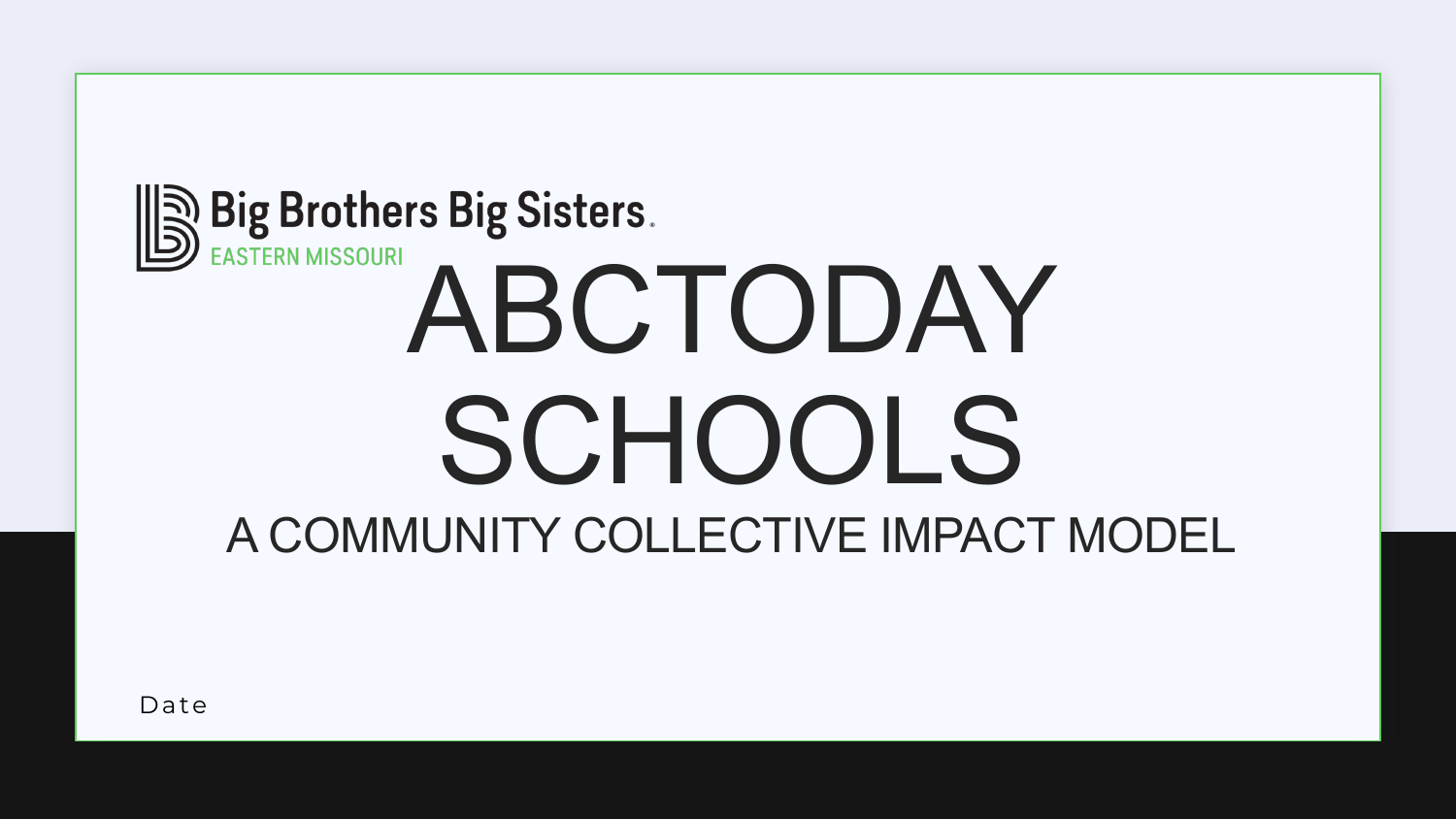#### **WHO WEARE**

Purpose: Partner with young people in their pursuit of a meaningful, stable, and independent life

Relationship organization serving children ages 5 -25 years old- urban, suburban and rural markets

Integrated programs/services empowers 10,000+ youth in partnership with 4,000 parents and volunteers, three (3) school districts and 100+ community partners.

- One-to-One Mentoring
- Group Mentoring
- **ABCToday Schools**
- First Job
- Systems Navigation + Direct Aid
- Big Futures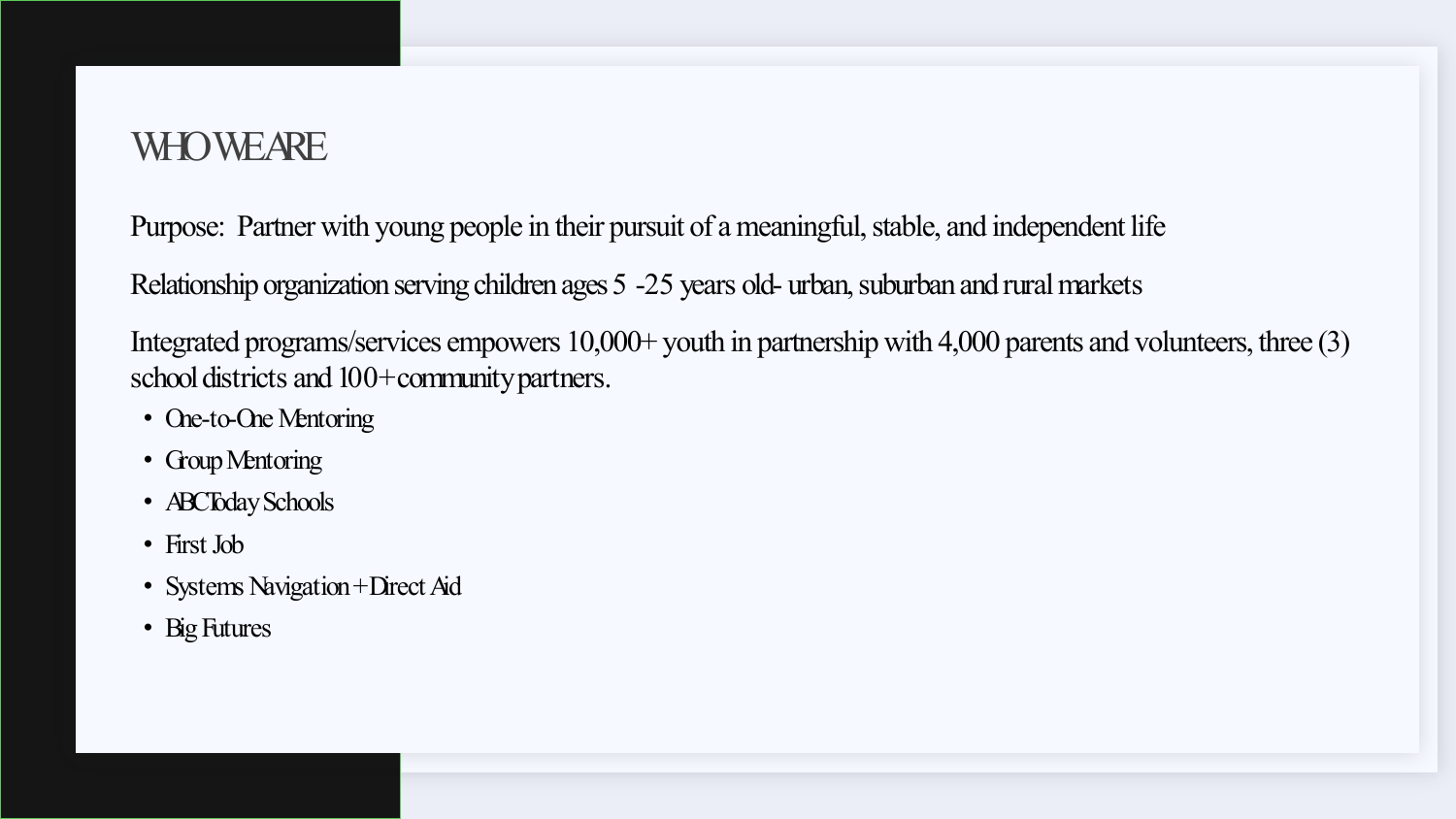## ABCTODAYCOMPONENTS

- **ABCToday Network** 
	- Each school is supported by a network of community partners responsible for leading responses to student data
- **ABCToday Data** 
	- Each quarter school districts electronically transfer date to BBBSEMO for organizing
- **ABCToday Cycle** 
	- Celebrate, Clarify and Customize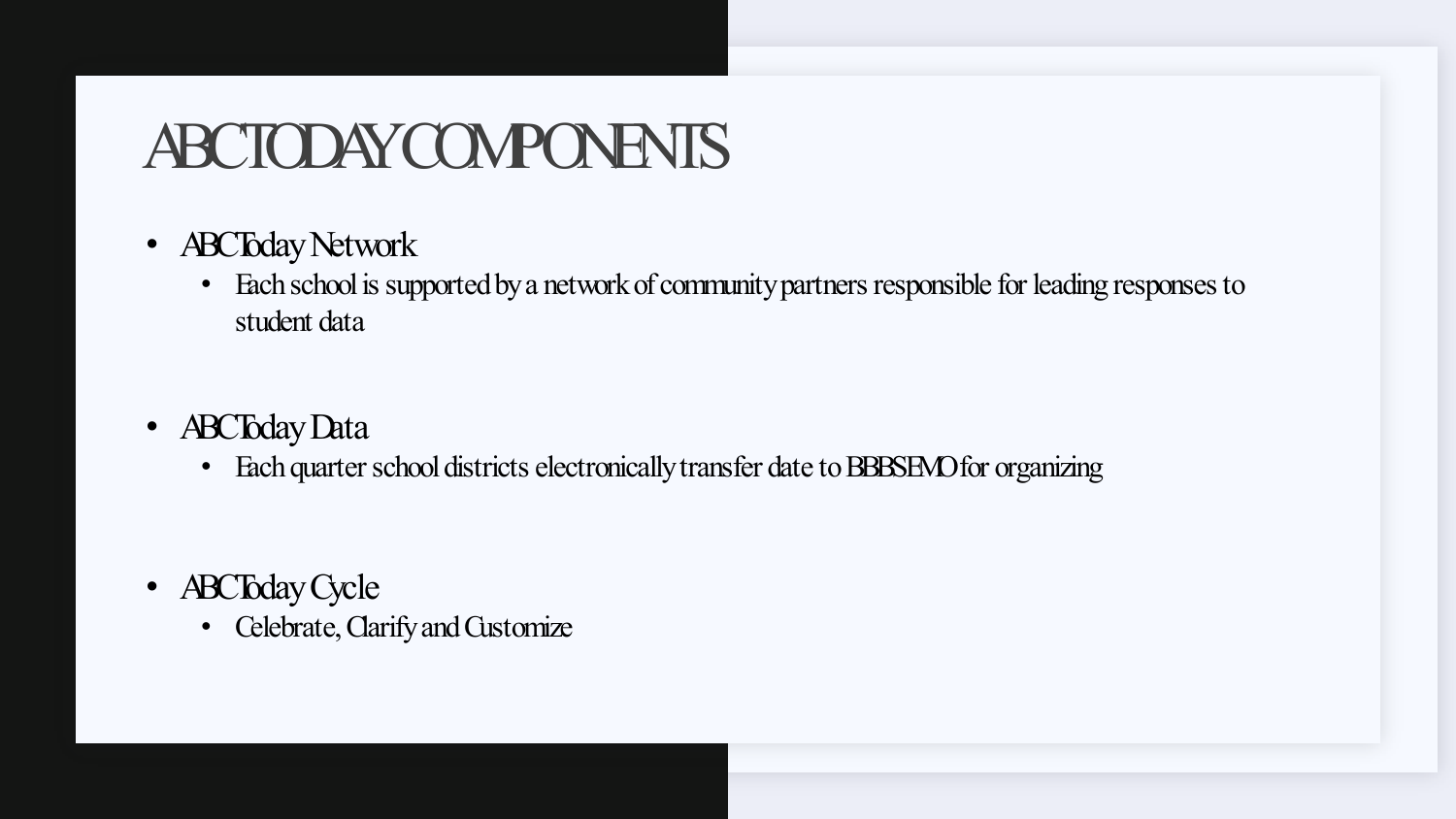#### WHAT THIS LOOKS LIKE THROUGHOUT THE SCHOOL YEAR

• Each ABCToday Network meets 4 times a year

- Kick off meeting at the beginning of the year to set strategy and priorities
- Each quarter afterward to review all school data and make decisions
- Focus on Celebrating students and Schools for successes first
	- Ex: Letters to parents and students for Student of the Month awards, Rewards for improvement in attendance, recognition at school assemblies

•Work with schools to develop strategies to impact student performance with an emphasis on positive school culture and attendance

• Ex: Attendance challenges, career fairs, book drives, etc.

•Constant engagement and communication with school partners to support schools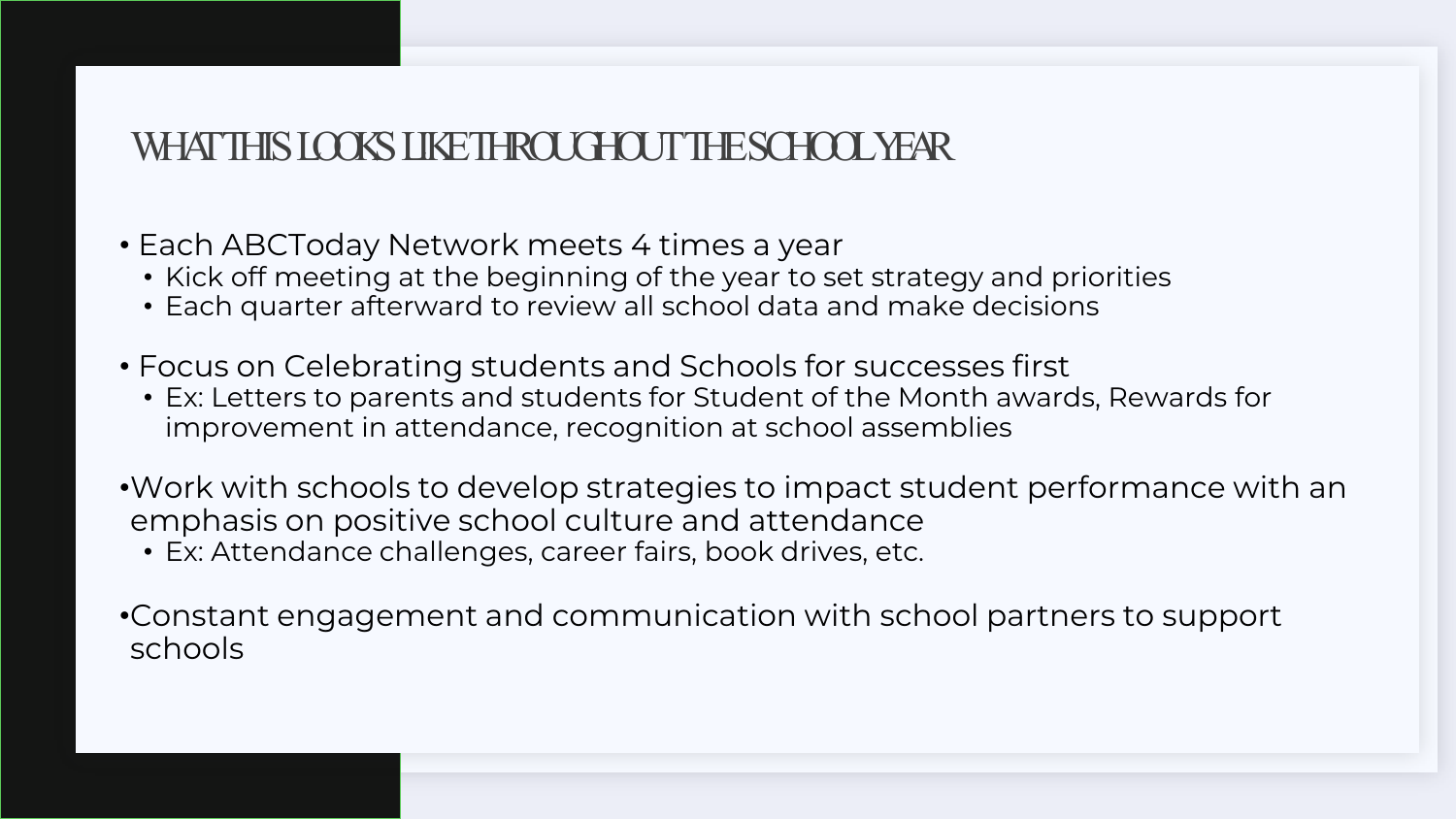#### EXAMPLES OF COMMUNITY PARTNERSHIPS AT WORK IN ABCTODAYSCHOOLS







FOOD DISTRIBUTION DURING PANDEMIC

INDIVIDUAL STUDENT **CELEBRATIONS** 

ATTENDANCE RECOGNITION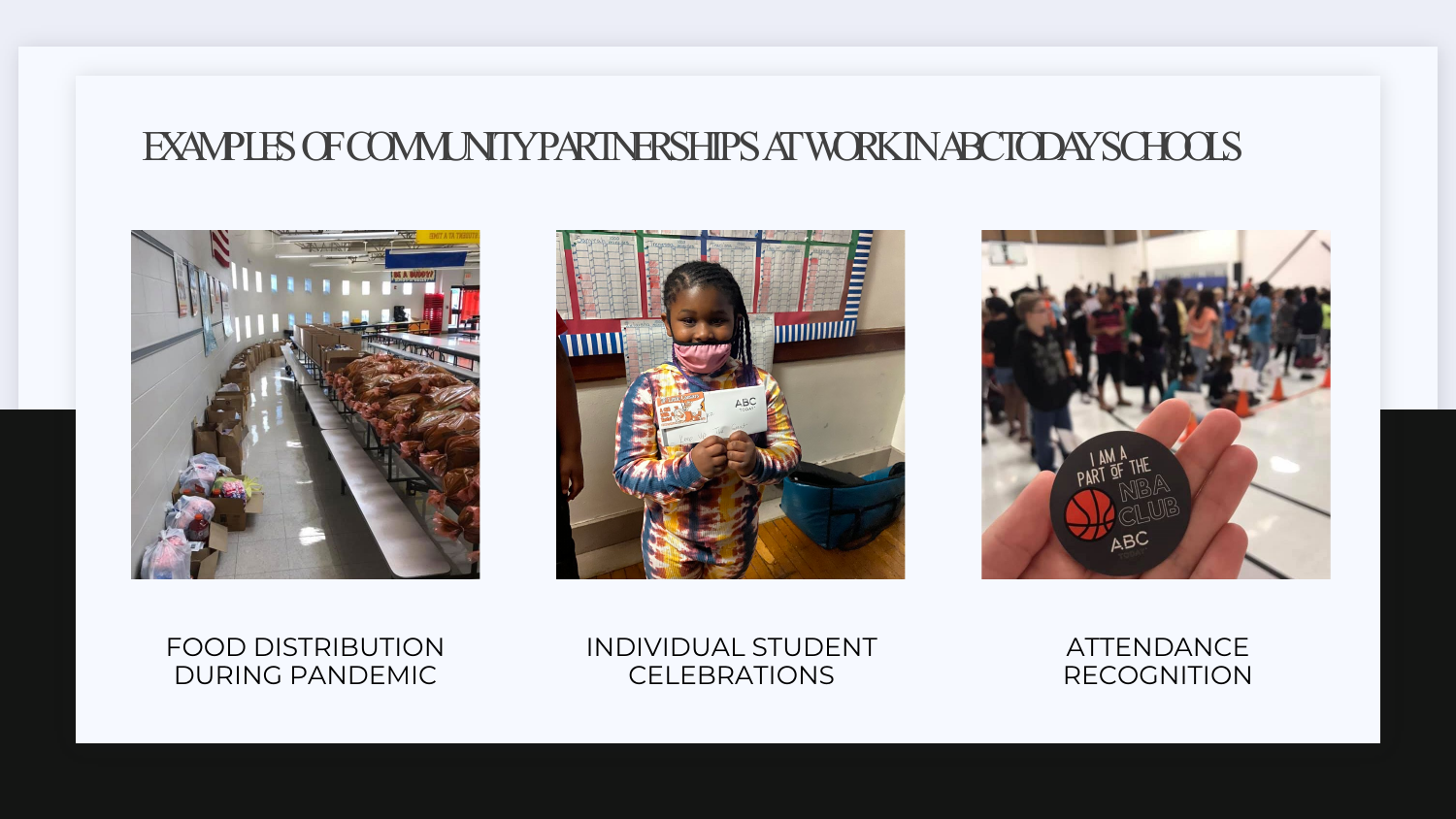### SERVICES PROVIDED BY BBBSEMO TO SCHOOLS

1. Mentoring- both 1:1 and group mentoring 2. Intensive supports for students 3. Navigation and direct aid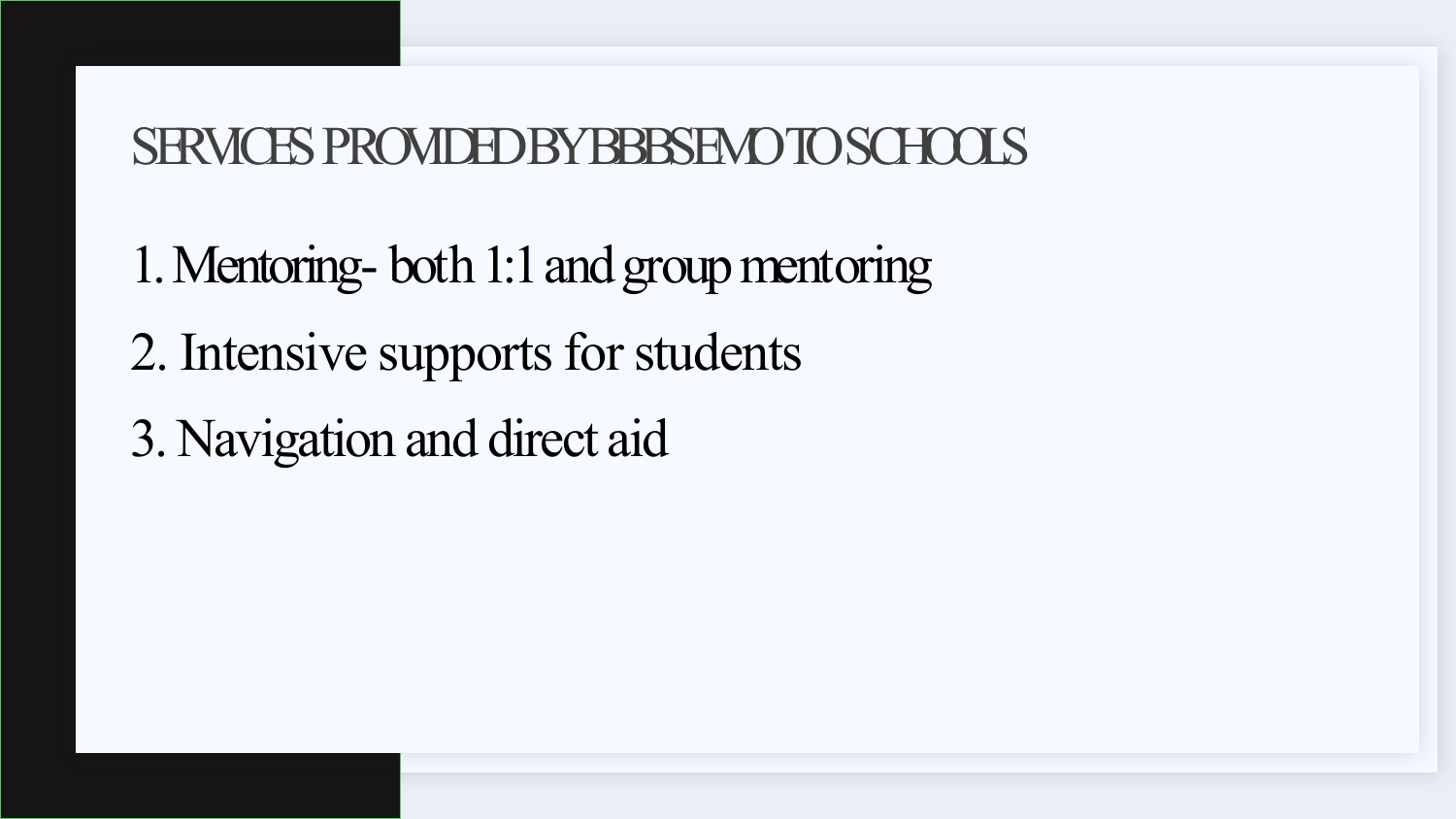## CURRENT OUTCOMES



#### 2020-2021 SCHOOL YEAR REPORT CARD

As COVID continued to challenge our schools and students, we focused on investing in long-term and life-changing solutions. BBBSEMO continued to deliver on our historic ABCToday program to improve student outcomes in ABC's Attendance, Behavior and Course Performance (reading and math).

To really focus on boys' needs, we created a new group mentoring program called PACK (Passionate, Authentic, Courageous Kings). This model made it possible for 20 middle school boys to be immersed in mentoring relationships designed to expand their horizons and promote growth. In fact, 18 of the boys joining the PACK were on the agency's existing waiting list. Our work in ABCToday Schools is critical. We have the ability to expand and respond to the immediate needs of youth and families by delivering high-quality, evidenced-based mentoring in all school districts including RURAL and URBAN.

| <b>Coined Name:</b>       |                                                        | <b>GROUP MENTORING PILOT TEAMS UP</b>   |                                          |                                               |
|---------------------------|--------------------------------------------------------|-----------------------------------------|------------------------------------------|-----------------------------------------------|
|                           |                                                        |                                         |                                          | <b>ENGAGED IN</b>                             |
| Passionate.<br>Authentic. | <b>Bth</b><br><b>Graders</b>                           | <b>Field Trips</b><br>including baxing. | In-depth Convos<br>on tearmwork.         | <b>INTENSIVE</b><br><b>SUPPORT</b>            |
| <b>Courageous Kings</b>   |                                                        | fishing and SEMO                        | caring, self-identity                    | · Support most-at-<br>risk students (not just |
|                           | <b>OF ABCTODAY</b>                                     |                                         | Missouri state standard                  | · Mentor on goal setting<br>& achievement     |
|                           | <b>STUDENTS ARE ATTENDING</b><br>90% OF THE TIME       |                                         | is 90% attending for 90%<br>of the time. | * Advocate for family<br>& stability          |
|                           | <b>Avoiding</b><br><b>Negative</b><br><b>Rehaviors</b> |                                         | Succeeding<br>in Reading                 | $1.3\%$ Succeeding                            |